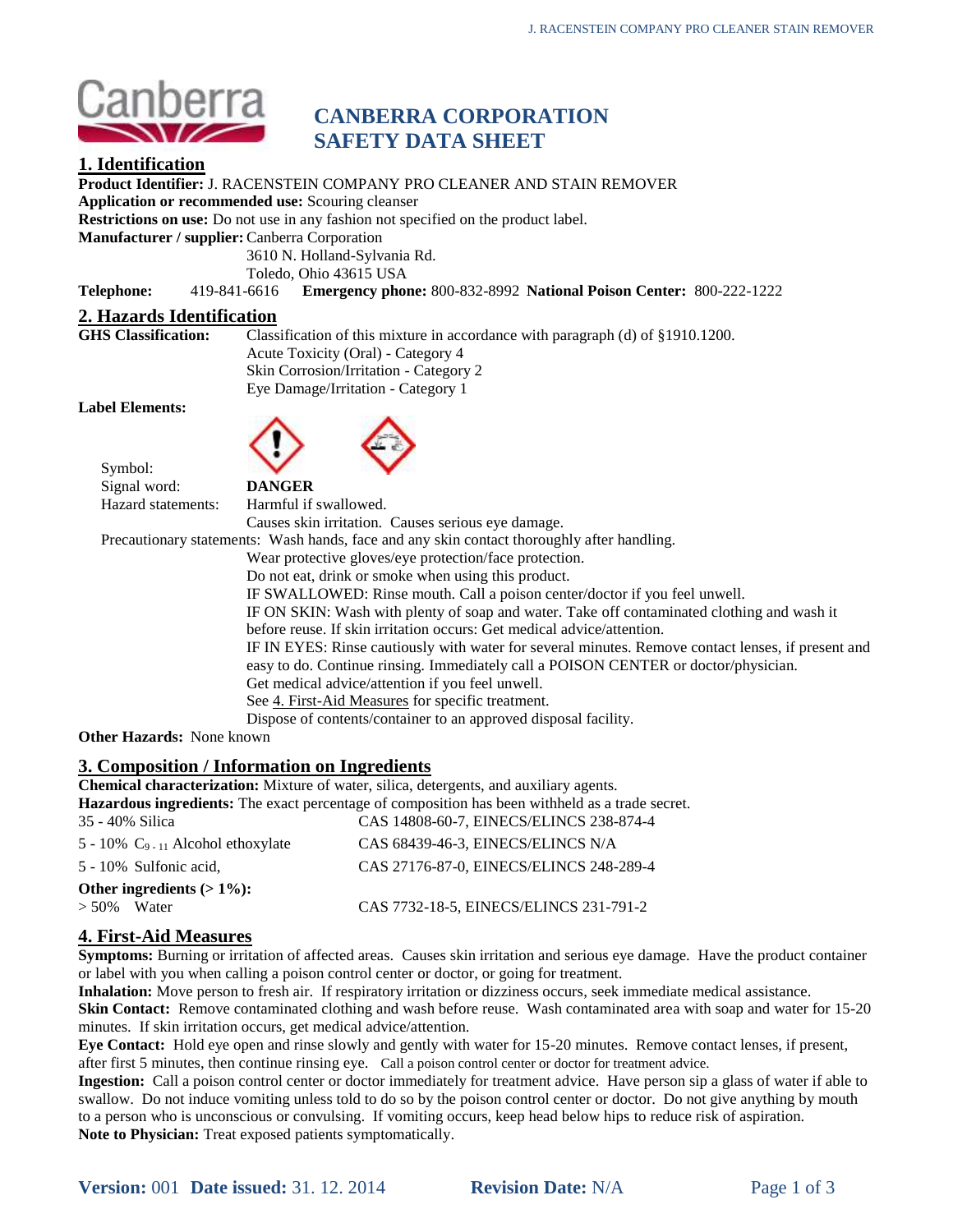# **5. Fire-Fighting Measures**

**Suitable Extinguishing Media:** Not applicable. Product is not a fire hazard.

**Unsuitable Extinguishing Media:** High pressure water jet. **Specific hazards in case of fire:** None known. **Special Fire Fighting Precautions:** Fire fighters should wear appropriate protective equipment, including self-contained breathing apparatus and impervious clothing.

### **6. Accidental Release Measures**

**Emergency Procedures:** Depending on the extent of release, consider the need for restriction of access to spill area. **Personal Precautions:** Do not eat, drink or smoke during clean up. Wear protective clothing, eye protection and impervious gloves (e.g. neoprene). Wash thoroughly after clean up.

**Environmental Precautions:** Prevent spills from entering storm sewers/drains or contact with soil.

**Clean up Methods:** Small spills may be wiped up and rinsed with water. For larger spills, contain spill with inert material (sand, clay). Transfer material to labeled containers for recovery or proper disposal. After removal, flush area with water.

# **7. Handling and Storage**

**Precautions for Safe Handling:** Read label before use. Avoid contact with skin or eyes. Wear protective gloves, eye protection, face protection. Use only according to label directions. If unsure about safe use, contact your supervisor. Do not eat, drink or smoke while using this product. Wash hands, face and any skin contact thoroughly after handling.

**Conditions for Safe Storage:** Do not contaminate water, food or feed by storage and disposal. Store in tightly closed, original container in a cool (10° - 30°C), dry area. Keep in an area inaccessible to children. **Incompatibility:** None known.

### **8. Exposure Controls / Personal Protection**

| Components with occupational exposure limits: |             |                        |                      |
|-----------------------------------------------|-------------|------------------------|----------------------|
| Component                                     | Reference   | <b>TWA</b>             | PEL.                 |
| Silica                                        | ACGIH(TLV)  | $0.025 \text{ mg/m}^3$ |                      |
|                                               | <b>OSHA</b> |                        | $0.1 \text{ mg/m}^3$ |
|                                               | NIOSH(REL)  | $0.05 \text{ mg/m}^3$  |                      |
|                                               |             |                        |                      |

**Engineering Controls:** Proper ventilation in accordance with good industrial hygiene should be provided.

### **Personal Protective Equipment**

**Respiratory:** Respiratory protection is not necessary under normal conditions of use.If necessary to prevent exposure above occupational limits, use an approved cartridge style respirator.

**Gloves:** Use water impervious gloves (latex or neoprene rubber). No breakthrough time has been established.

**Eye Protection:** Chemical resistant goggles or face protection.

**Other:** Protective clothing (long sleeves, pants), eyewash, safety shower are always advisable when working with chemicals.

### **9. Physical and Chemical Properties**

| Color -<br><b>Flash Point -</b><br>White<br>None<br>Odor -<br>Not applicable<br><b>Flammability</b> -<br>Mint<br><b>Odor Threshold - Not available</b><br><b>Flammability Limits -</b><br>Not applicable<br><b>Partition coefficient -</b><br>Not applicable<br><b>Boiling Point -</b><br>$-212$ <sup>o</sup> F<br><b>Decomposition temperature - No data available</b><br>Complete<br><b>Solubility (Water)</b> -<br>Not available<br><b>Freezing Point - 32°F</b><br><b>Vapor Density -</b><br><b>Vapor Pressure -</b><br>$pH (Neat) - 2.1 - 3.1$<br>Not available<br><b>Relative Density - 1.20 - 1.30</b><br>Viscosity -<br>Viscous slurry | <b>Physical State -</b> | Slurry | <b>Auto-ignition temperature - Not applicable</b> |                                   |
|------------------------------------------------------------------------------------------------------------------------------------------------------------------------------------------------------------------------------------------------------------------------------------------------------------------------------------------------------------------------------------------------------------------------------------------------------------------------------------------------------------------------------------------------------------------------------------------------------------------------------------------------|-------------------------|--------|---------------------------------------------------|-----------------------------------|
|                                                                                                                                                                                                                                                                                                                                                                                                                                                                                                                                                                                                                                                |                         |        |                                                   |                                   |
|                                                                                                                                                                                                                                                                                                                                                                                                                                                                                                                                                                                                                                                |                         |        |                                                   |                                   |
|                                                                                                                                                                                                                                                                                                                                                                                                                                                                                                                                                                                                                                                |                         |        |                                                   |                                   |
|                                                                                                                                                                                                                                                                                                                                                                                                                                                                                                                                                                                                                                                |                         |        |                                                   |                                   |
|                                                                                                                                                                                                                                                                                                                                                                                                                                                                                                                                                                                                                                                |                         |        |                                                   |                                   |
|                                                                                                                                                                                                                                                                                                                                                                                                                                                                                                                                                                                                                                                |                         |        |                                                   |                                   |
|                                                                                                                                                                                                                                                                                                                                                                                                                                                                                                                                                                                                                                                |                         |        |                                                   |                                   |
|                                                                                                                                                                                                                                                                                                                                                                                                                                                                                                                                                                                                                                                |                         |        |                                                   |                                   |
| <b>Evaporation Rate - Similar to water</b><br>$%$ VOC -                                                                                                                                                                                                                                                                                                                                                                                                                                                                                                                                                                                        |                         |        |                                                   | $<$ 1 (Excluding exempt material) |

### **10. Stability and Reactivity**

**Reactivity:** No specific reactivity test data is available for this mixture. Under normal conditions of storage and use, hazardous reactions are not expected. **Incompatible materials:** None known.

**Chemical stability:** This product is stable at ambient temperatures and pressures. **Conditions to avoid:** Temperatures above 50°C or below 10°C.

**Hazardous decomposition products:** None known.

### **11. Toxicological Information**

**Acute Toxicity:** Toxicity data is not available for this mixture. Data below are estimates based on summation methods.  $T_{\text{ext}}$   $\qquad \qquad \text{D}$   $\qquad \qquad \text{C}$   $\qquad \qquad \text{C}$   $\qquad \qquad \text{C}$   $\qquad \qquad \text{C}$   $\qquad \qquad \text{C}$   $\qquad \qquad \text{C}$   $\qquad \qquad \text{C}$   $\qquad \qquad \text{C}$   $\qquad \qquad \text{C}$   $\qquad \qquad \text{C}$   $\qquad \qquad \text{C}$   $\qquad \qquad \text{C}$   $\qquad \qquad \text{C}$   $\qquad \qquad \text{C}$ 

| rest                   | results             | Classification $(A.0.4.1(C))$ Dasis $(A.1.3.0.1)$ |                                                                                                                           |
|------------------------|---------------------|---------------------------------------------------|---------------------------------------------------------------------------------------------------------------------------|
| Oral                   | $>1075$ mg/kg       | Category 4                                        | Ingredient literature (Additive formula)                                                                                  |
| Dermal                 | $>$ 2000mg/kg       | Not applicable                                    | Ingredient literature (Additive formula)                                                                                  |
| Inhalation             | $> 20 \text{ mg/L}$ | Not applicable                                    | Ingredient literature (Additive formula)                                                                                  |
| Eye Damage/Irritation  | Corrosion           | Category 1                                        | Ingredient literature                                                                                                     |
| Skin Damage/Irritation | Irritation          | Category 2                                        | Ingredient literature                                                                                                     |
|                        |                     |                                                   | Summary: Skin and eye contact are most likely routes of exposure. Exposure causes skin irritation and serious eye damage. |